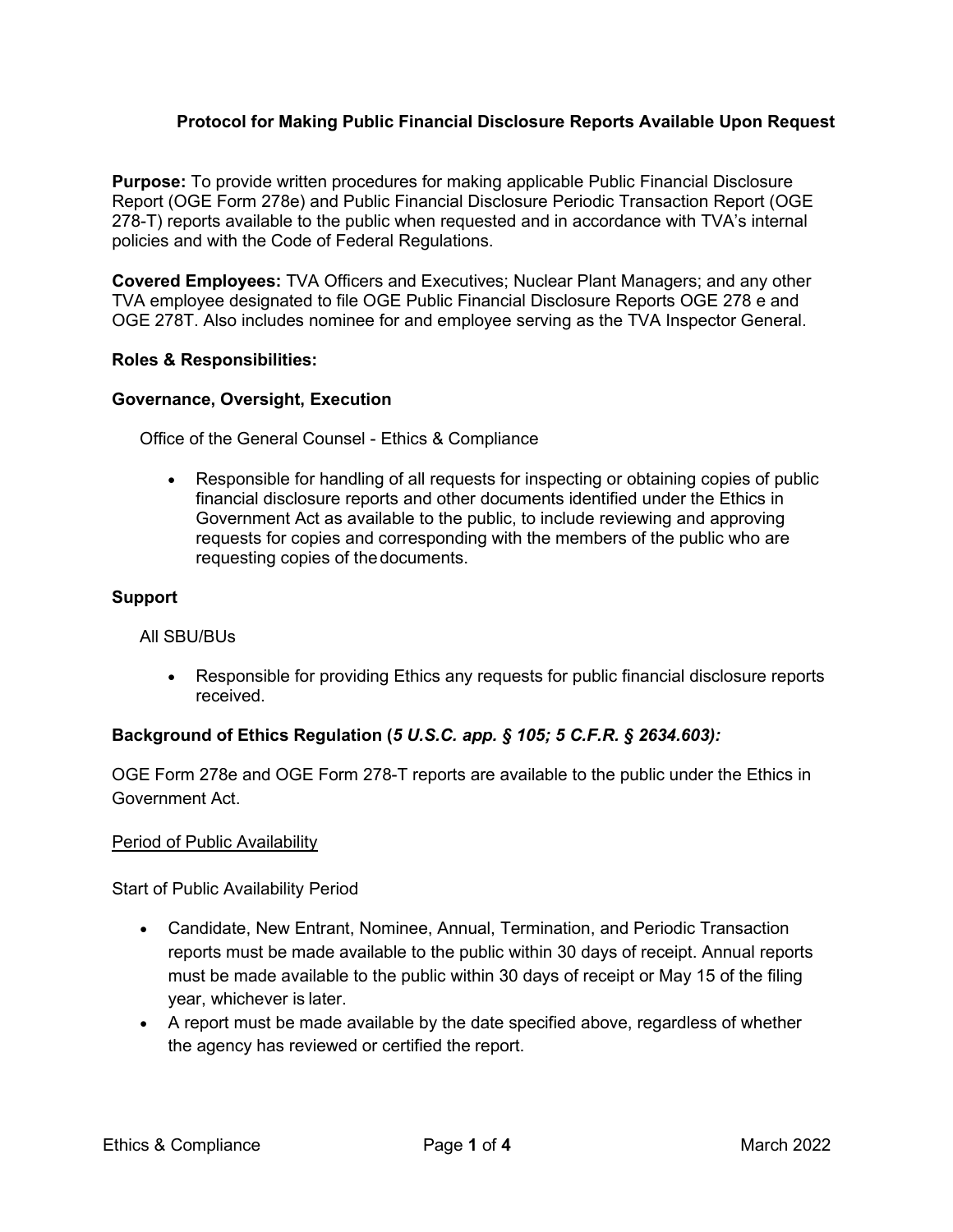End of Public Availability Period

- Reports are publicly available for 6 years after receipt. As an exception to this rule, the Nominee reports of individuals whom the Senate did not confirm are releasable for only one year after the individual is no longer under Senate consideration. In addition, a Periodic Transaction report (OGE Form 278-T) is releasable until the related subsequent Annual or Termination report (OGE Form 278e) has passed its period of availability.
- Reports may not be released after the period of public availability has passed even if the agency has not yet destroyed the report.
- In accordance with NARA General Records Schedule, OGE Form 278-T reports are destroyed seven (7) year(s) after receipt by TVA or when the related subsequent OGE Form 278e is ready for destruction six (6) years later; OGE Form 278e reports are destroyed after six (6) years. The reports may be retained longer if needed for an active investigation.

## **Requesting a Report**

All requests for copies of Form 278e or 278T must be submitted to TVA's Ethics & Compliance office. Any SBU/BU receiving a request for a copy of an individual's Form 278e or 278-T, should promptly notify TVA's Ethics & Compliance office of the request at ethicsandcompliance@tva.gov or at 865-632-3199.

## Requirements

Any person or entity that wishes to inspect or obtain a copy of a public financial disclosure report must submit a written request to TVA's Ethics & Compliance office at ethicsandcompliance@tva.gov on [OGE Form 201.](https://www.oge.gov/web/OGE.nsf/OGE%20Forms/35562B22EDBD9FFC852585B6005A1351?opendocument)

## Requests

- When a request for an OGE Form 278e or OGE Form 278-T is received other than on a Request to Inspect of Receive Copies of Executive Branch Personnel Public Financial Disclosure Reports or Other Covered Records (OGE Form 201), TVA's Ethics & Compliance office will provide the requestor with OGE Form 201 for completion and submission prior to releasing the requested document(s).
- When an OGE Form 201 is received requesting an inspection or copy of an OGE Form 278e or OGE Form 278-T, TVA's Ethics & Compliance office will review and once approved provide hard copies of the requested documents to the requestor.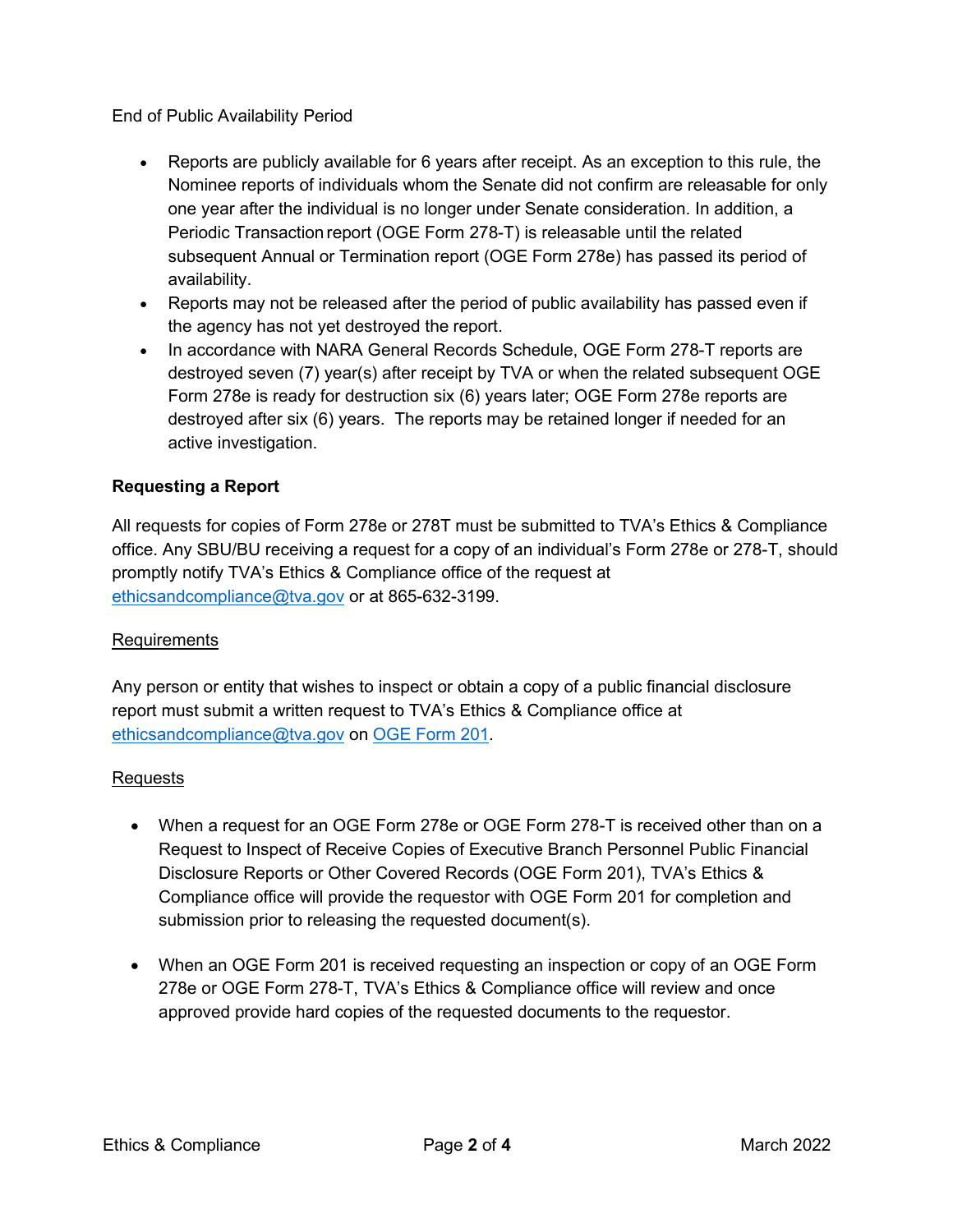## Request Process - OGE

To inspect or obtain a copy of a report that is reviewed by OGE (TVA's Designated Agency Ethics Official and Inspector General for TVA's Office of Inspector General, whose reports are certified by OGE), interested persons should access the electronic request system on OGE's website (www.oge.gov). Should TVA's Ethics & Compliance office receive a request from a member of the public for a report that is reviewed by OGE, TVA's Ethics & Compliance office will provide the requestor with the appropriate information to request the relevant document from OGE.

# **Restrictions on the Use of the OGE Form 278e and OGE Form 278-T**

No OGE Form 278e or OGE Form 278-T may be used for:

- any unlawful purpose;
- any commercial purpose, except by news and communications media for dissemination to the general public;
- determining or establishing a credit rating; or
- direct or indirect use in the solicitation of money for any purpose, including political and charitable purposes.

Members of the public who wish to examine or obtain a copy of a public financial disclosure report must sign a statement that TVA has informed the requestor of these restrictions (OGE Form 201). The U.S. Attorney General may bring a civil action against anyone who uses or obtains a report for these prohibited purposes.

## **Other Releasable Documents**

In addition to OGE Form 278e and OGE Form 278-T reports, members of the public may request certain other documents by means of the OGE Form 201 or other written application. These records are: (1) certificates of divestiture; (2) Ethics in Government Act qualified blind trust and qualified diversified trust instruments (other than those provisions which relate to the testamentary disposition of the trust assets), the list of assets transferred to such trusts (and of assets sold in the case of a qualified blind trust), as well as, in the case of trust dissolution, the report thereon and the list of trust assets at that time, and the certificates of independence and compliance with respect to qualified trusts; (3) 18 U.S.C. §§ 208(b)(1) & (b)(3) waivers granted by the recipient agency (after deletion of any material withholdable pursuant to the Freedom of Information Act, 5 U.S.C. § 552 (see 18 U.S.C. § 208(d)(1)); (4) other OGE Form 201s; (5) cover letters for approved gifts reporting waiver requests; and (6) cover letters for approved public reporting waiver requests for certain less than 130-day special Government employees.

Requests for other documents would be made under the [Freedom of Information Act.](https://www.tva.com/information/freedom-of-information)